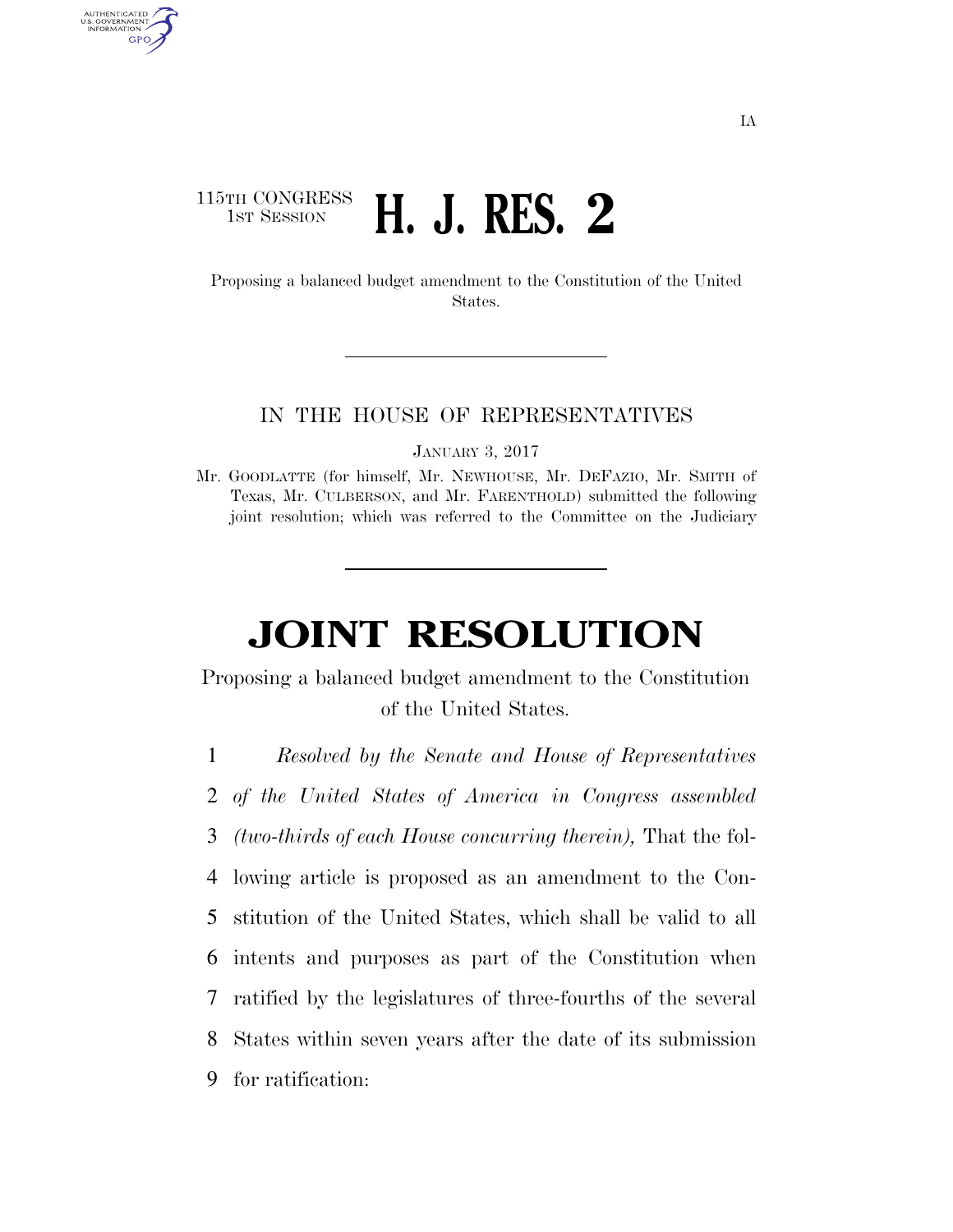## 1 ''ARTICLE

 ''SECTION 1. Total outlays for any fiscal year shall not exceed total receipts for that fiscal year, unless three- fifths of the whole number of each House of Congress shall provide by law for a specific excess of outlays over receipts by a rollcall vote.

 ''SECTION 2. The limit on the debt of the United States held by the public shall not be increased, unless three-fifths of the whole number of each House shall pro-vide by law for such an increase by a rollcall vote.

 ''SECTION 3. Prior to each fiscal year, the President shall transmit to the Congress a proposed budget for the United States Government for that fiscal year in which total outlays do not exceed total receipts.

 ''SECTION 4. No bill to increase revenue shall become law unless approved by a majority of the whole number of each House by a rollcall vote.

 ''SECTION 5. The Congress may waive the provisions of this article for any fiscal year in which a declaration of war is in effect. The provisions of this article may be waived for any fiscal year in which the United States is engaged in military conflict which causes an imminent and serious military threat to national security and is so de- clared by a joint resolution, adopted by a majority of the whole number of each House, which becomes law. Any